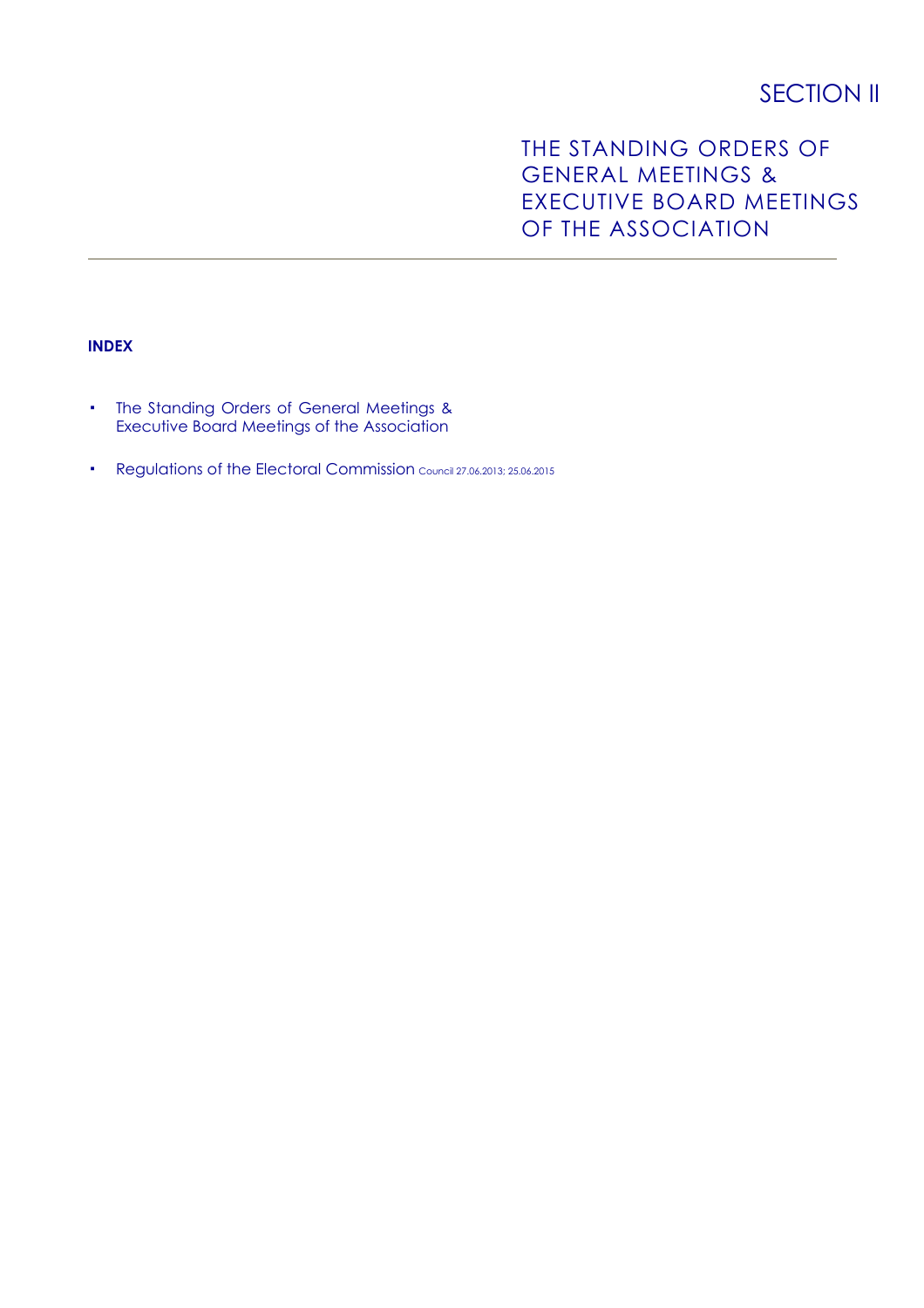#### MALTA FOOTBALL ASSOCIATION

#### **STANDING ORDERS OF GENERAL MEETINGS AND EXECUTIVE BOARD MEETINGS OF THE ASSOCIATION**

# **1. Meetings**

General Meetings and Executive Board Meetings shall be convened and held in accordance with the relative provisions of the rules and regulations of the Association and in accordance with these Standing Orders.

# **2. Date, time and place and adjournment of Meetings**

Meetings shall be held on such date, time, and place, as the President of the Association shall decide.

The Chairman shall have the power to adjourn a Meeting to another date if there is no quorum or if in his opinion the business on the Agenda or Supplementary Agenda of the Meeting cannot, for any reason whatsoever, be concluded on the day of the Meeting.

#### **3. Supplementary Agenda of Executive Board Meetings**

In case that, after the sending of the Agenda of an Executive Board Meeting, it is felt by the President of the Association that other matters need to be put on the Agenda, a Supplementary Agenda may be issued. A Supplementary Agenda will be deemed valid if it is distributed at least two (2) days prior to the date fixed for the Meeting.

# **4. Printed Minutes of Executive Board Meetings**

The printed Minutes of the last preceding Executive Board Meeting shall be sent together with the Agenda of the next Meeting. However, in case that a Meeting had been adjourned, or in the case of the calling of an urgent meeting, this Order may not be followed with respect to such adjourned or urgent Meeting.

# **5. Notice of motions**

Notice of all intended motions by Members shall be in writing and must be sent to the General Secretary of the Association. It will be in the discretion of the President of the Association as to whether to put such motions on the Agenda of a Meeting which is going to be held within less than fifteen (15) days after the receipt of any such motion.

# **6. Record of attendance of Members and Observers**

The Secretary of a Meeting shall keep a record of the attendance of the Members and Observers present at each Meeting, including the Meeting which is held following a Meeting which had been adjourned.

Members who prior to the commencement of a Meeting, inform the General Secretary of the Association in writing that they are unable to attend a Meeting for a reason, shall be recorded in the Minutes of such Meeting as have been excused from attending such Meeting.

Members who prior to the commencement of a Meeting, fail to inform of their absence at such a Meeting, shall be recorded in the Minutes of such Meeting as having been absent from such Meeting.

In the case of a Member who, prior to the commencement of a Meeting, sends verbal information that he cannot attend a Meeting, it shall be in the discretion of the Members to decide whether such a Member is to be recorded as excused from attending such a Meeting or whether such a Member is to be recorded as absent from a such Meeting.

## **7. Minutes of Meetings**

The Secretary of a Meeting shall keep the necessary notes for use in the production of the Minutes of the Meeting.

If the Minutes of the different Meetings of the same Body are not kept in a Minutes Book, after the end of each year, such Minutes shall be bound together in book form. In this case, the different Minutes shall be bound consecutively according to the dates of the Meetings.

In the case of an Executive Board Meeting, the Chairman or the Meeting itself, may decide, during the same Meeting, that a matter discussed during the Meeting shall not be included in printed Minutes to be sent to the Members. In such case, the matter shall be recorded only in the Association's official Minutes of the Executive Board.

## **8. Order of proceedings**

## *(i) Minutes*

Subject to the provisions of Order Number 3, at every Meeting, the Secretary of the Meeting shall present the Minutes of the last preceding Meeting for the approval of the Members. If there are no objections to the Minutes, these shall be deemed approved on the motion of at least a Member who is supported by at least another Member.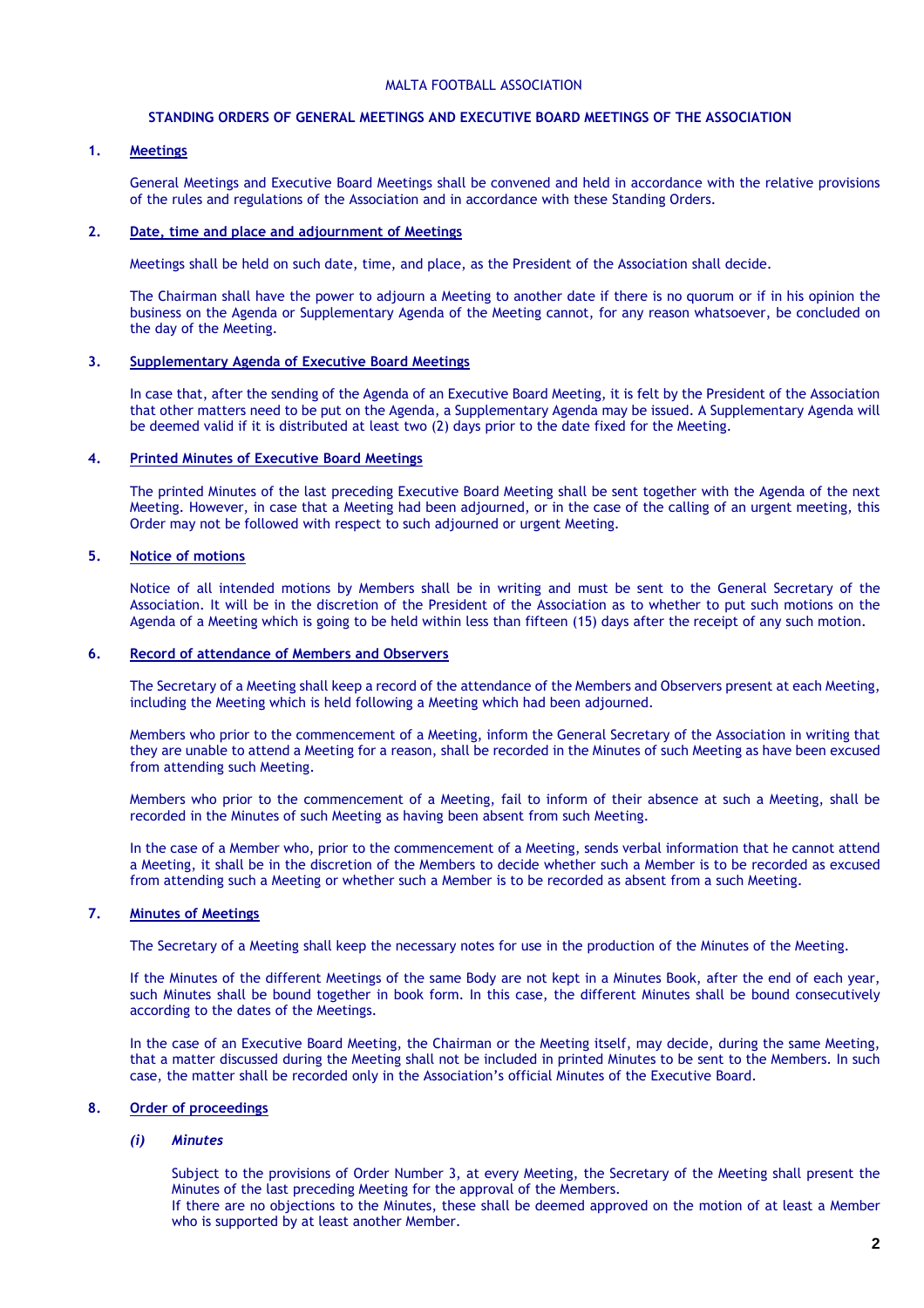If there is an objection to any part of the Minutes, and the majority of the Members agree with such an objection, the Chairman shall order that the Minutes be corrected accordingly. In the case of Minutes which are not in a printed form, the correction shall be made on the side of the part of the Minute objected to or at the end of the Minutes presented for approval. In the case of printed Minutes, a record of such corrections shall be entered in the Minutes of the Meeting during which they are made.

Approved Minutes which are not in printed form, including corrections, shall be signed by the Chairman and the Secretary of the Meeting after any necessary corrections have been made and such duly signed Minutes shall be proof of their contents. Approved printed Minutes, even those to which corrections have been made, shall be signed by the Chairman and the Secretary of the Meeting after approval has been given and such duly signed Minutes shall be proof of their contents except with regards to that part or those parts to which a correction has been ordered and a record of which will be found in the Minutes of the Meeting during which they have been ordered.

In case that the Minutes of the last Meeting of a body are not presented for approval during the next Meeting of the same body, the Minutes of such Meeting shall be presented for the approval of the Members during the following Meeting of that body.

## *(ii) Correspondence*

The Chairman or the Secretary of the Meeting shall read such letters as may be necessary or that any Member of the Meeting desires to have read if such letters are relevant to the business of the Meeting.

#### *(iii) Business*

Subject to the relevant provisions of the other rules and regulations of the Association, the business on the Agenda shall be preceded within such order as the Chairman may direct.

# **9. Mode of discussion**

A Member shall not speak unless he obtains the permission of the Chairman.

Each Member on speaking shall rise or shall remain seated, as he desires, and shall address himself to the Chairman alone and not to any other Member.

During the time that any Member is speaking with the permission of the Chairman, all the other Members shall remain seated and, except the Chairman, may not interrupt the speaker unless a Member rises to a point of order.

Whenever the Chairman is speaking, no one shall continue to stand, nor shall any one speak, until the Chairman gives his permission.

The Chairman shall be entitled to suspend for a part, or for the rest of a Meeting, any Member who disregards these Orders or whose behaviour during the Meeting is deemed unacceptable by the Chairman.

#### **10. Mode of proceeding with motions**

All motions, whether original ones or amendments, shall, if the Chairman so requests, be put in writing, signed by the mover and handed to the Secretary of the meeting immediately on being moved and the Member proposing such motion or amendment shall read the same before speaking on it.

# **11. Order of speaking**

The mover of every original motion, but not any amendment (unless it becomes an original motion), shall have the right to reply, not introducing therein any new matter, but confining himself strictly to the answering of previous objections, immediately after which the question shall be put from the chair.

No other member shall be allowed to speak more than once on the same question, unless permission be given by the Chairman to explain, or the attention of the Chairman be called to a point of order.

## **12. Amendments**

When an amendment is moved upon a motion, no further amendments shall be moved or taken into consideration until the first is disposed of, but any number of amendments may be brought forward in succession, and the question must be put in such a manner that if one amendment be negative another may be moved upon the original motion. However, if an amendment is affirmed, it shall form part of the motion under consideration, whereupon further amendments may be moved, and if after the disposal of an amendment, no second or further amendment be moved, the question must ultimately be put upon the original or amended motion, as the case may be, in order to its being passed as a Resolution.

## **13. Discussion on amendments**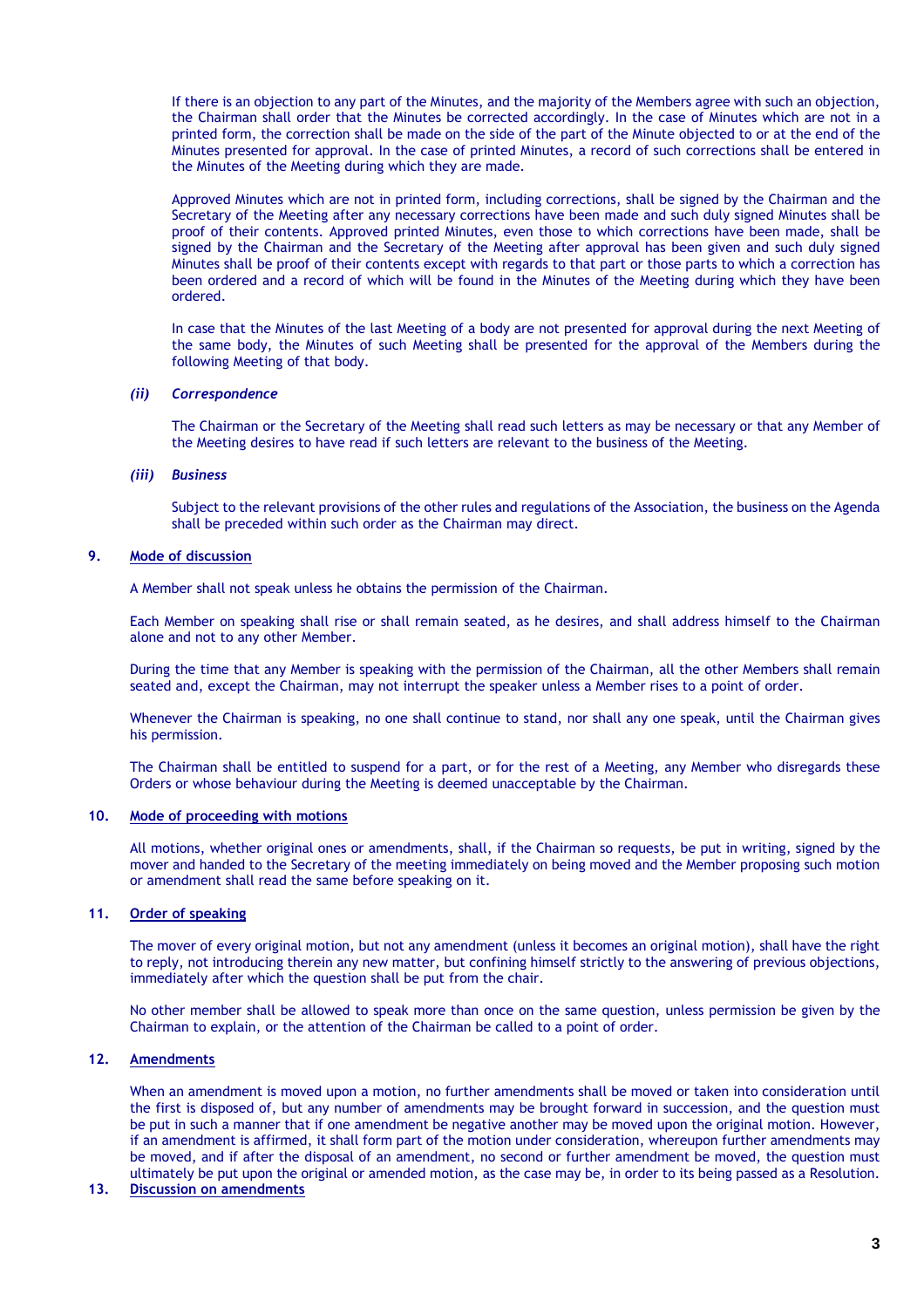When a discussion arises upon an amended proposition, the mover of the amendment which has displaced the original proposition may speak in reply, and so in like manner with respect to any further and displacing amendments.

## **14. Voting**

All questions at a Meeting, except in the case of elections where there are several candidates for the same post, shall be determined by a show of hands, unless the recording of votes be requested by the Chairman<sub>r</sub> or by any other Member supported by at least another Member.

In the case of elections when the number of candidates for the same post exceeds the required number, the election shall take place by means of a secret ballot.

In the event of votes being recorded, the names for, the names against, and the names of those abstaining, shall be registered by the Secretary of the Meeting and shall be entered in the Minutes.

In the case of voting on matters concerning individuals, the Chairman may decide to hold a secret ballot. If the Chairman does not decide to hold a secret ballot, he may nevertheless, in his absolute discretion, accept a request for a secret ballot if such a request is made by any other Member who is supported by at least another Member.

The voting procedure, except in the case of elections held during a General Meeting of the Association, shall be conducted by the Chairman. In this procedure, the Chairman shall be assisted by the Secretary of the Meeting.

The Chairman may, at any time during a Meeting, ask Members of the Meeting to assist him and the Secretary of the Meeting in the voting procedure. However, in the case of a secret ballot, the person or persons involved in the matter for which the secret ballot is to be held may not take part in the voting procedure.

The voting procedure in the case of elections held during a General Meeting of the Association shall be in accordance with the Regulations of the Electoral Commission established by the Executive Board.

## **15. Who may take up business under notice**

The business under any notice upon the agenda shall not, except with the consent of the Meeting, be proceeded with in the absence of the Member in whose name it stands, unless he has given written authority for it to be taken up by some other Member.

#### **16. Objectionable business**

If during a Meeting, the Chairman deems that a matter raised, or a motion to be proposed thereat, is of an objectionable character, he shall be competent, either before or after the same is brought forward, to put it to the vote (on which no discussion shall be allowed) whether the same shall be entertained or not, and if two thirds (2/3) of the Members present decide not to entertain such motion, the same shall be considered as disposed of for that day.

The same procedure shall apply in case that any other Member, who is supported by at least another Member, deems that a matter is raised, or a motion to be proposed thereat, is of an objectionable character.

#### **17. Quorum**

Whenever during the transaction of business it is stated to the Chairman that a quorum is not present, the Chairman, after verifying such statement, shall declare the Meeting at an end, and the names of those who are present shall be recorded in the Minutes.

## **18. Reports to be submitted in writing or orally**

Reports that need to be adopted, shall, at the discretion of the Chairman, be presented to the Meeting either verbally or in writing. In the case of a written report, after being read and adopted, a note of its reception shall be entered in the Minutes of the Meeting and a copy of such report shall be appended to the Association's official Minutes of the Meeting.

#### **19. Urgent business**

A matter which is not on the Agenda or Supplementary Agenda, shall not be considered by the Meeting unless the Chairman deems such matter to be urgent business, or unless, without any discussion, two thirds  $(^2/3)$  of the Members present give their consent.

## **20. Privilege**

The discussion, statements of Members, evidence of witnesses and other matters dealt with during a Meeting which is held behind closed doors shall be deemed to be privileged. The Executive Board shall have the power to censure or suspend from office any Member proved guilty of a breach of this Order.

## **21. Suspension of the Standing Orders**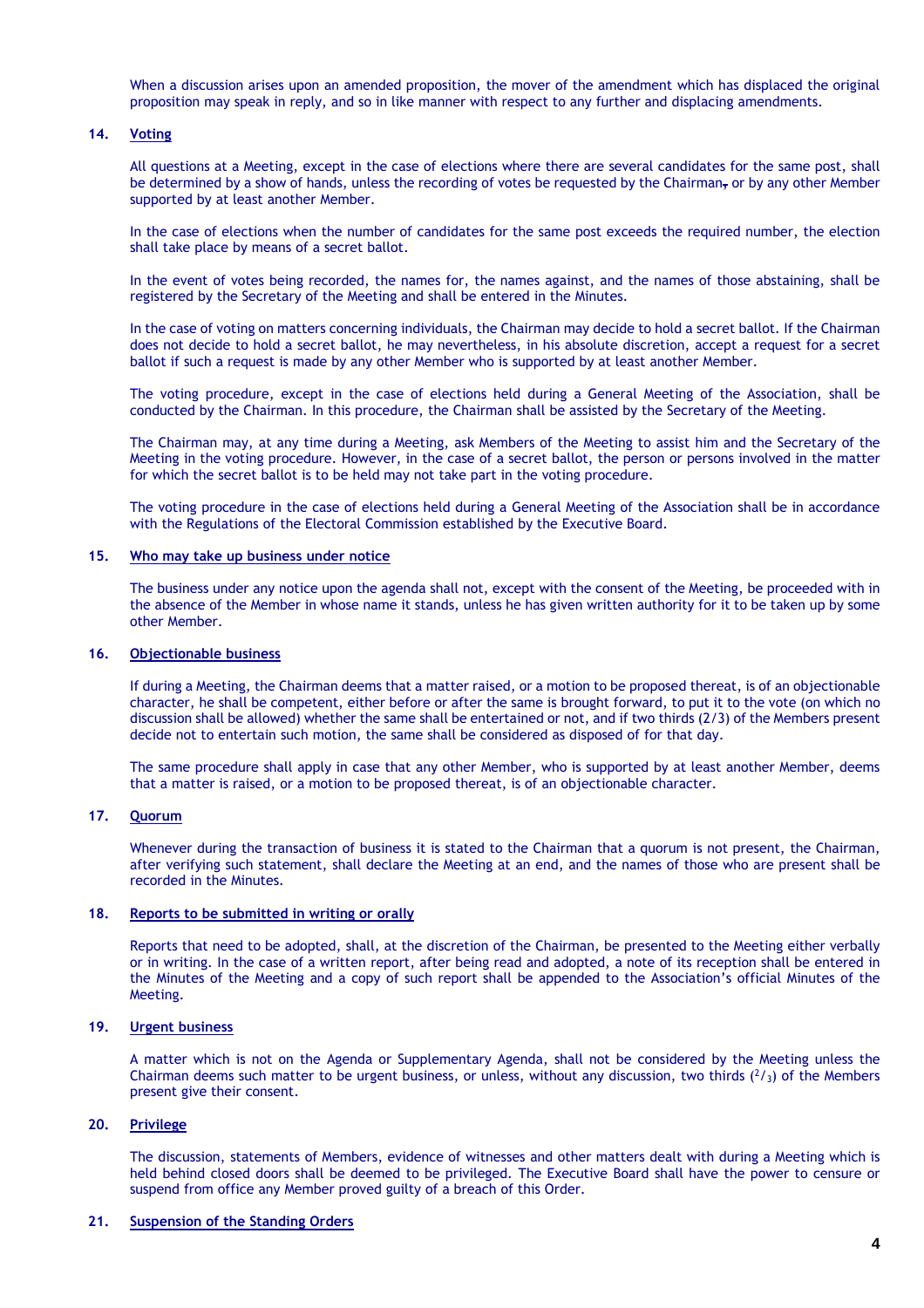Suspension of these Standing Orders during a Meeting will be adopted only if a motion to this effect is moved by a Member who is supported by at least two (2) other Members and such motion is agreed to by at least two-thirds (2/3) of the Members present and voting.

## **22. Matters which may arise during a Meeting and for which there is no express provision**

Matters relating to the procedure and to the behaviour of Members which may arise during a Meeting and for which there is no express provision to regulate such matter either in these Standing Orders or in the other rules and regulations of the Association, shall be decided by the Chairman.

# **23. Applicability of the Standing Orders to other Meetings of the Association**

The provisions related to procedure to be followed during Meetings established in these Standing Orders shall, in so far as is practically possible, be applied also during other formal Meetings of the other Boards and Committees of the Association, provided that these Orders are not in conflict with the rules and regulations applicable to the Board or Committee concerned, and unless the Board or Committee concerned is empowered by the rules and regulations applicable to such a Board or Committee to regulate its own procedure.

## **24. Alterations and amendments to the Standing Orders**

These Standing Orders may be altered or amended by the Executive Board of the Association.

Alterations or amendments to these Standing Orders shall not apply to the same Meeting during which they are adopted.

# **25. Coming into force**

These Standing Orders shall come into force on the 1<sup>st</sup> June 2002.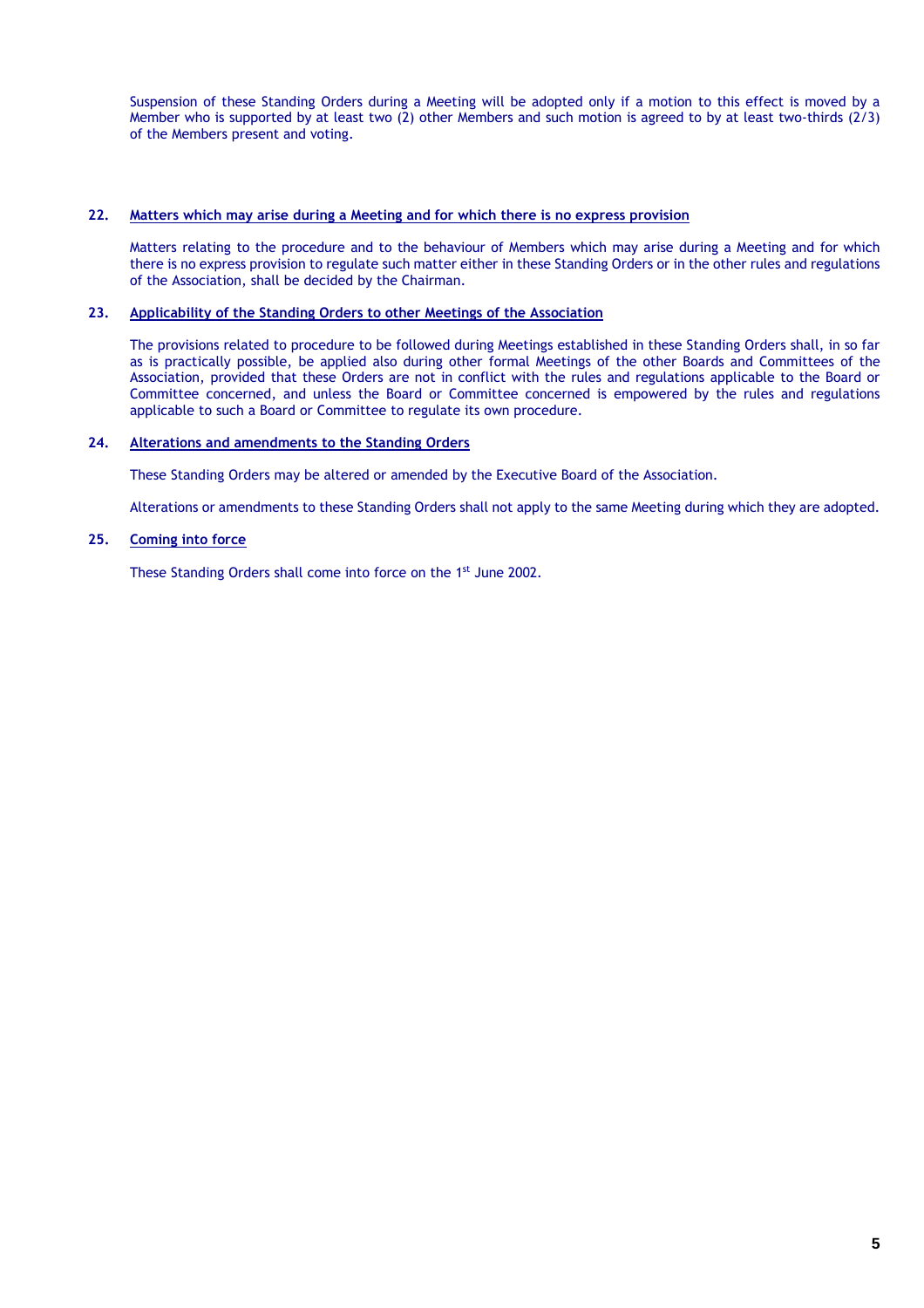## MALTA FOOTBALL ASSOCIATION

## **Regulations of the Electoral Commission**

# 1. **Electoral Commission**

- (i) The Association shall have an Electoral Commission (hereafter referred top as "the Commission") to organise and supervise the election process and takes all decisions relating to the process.
- (ii) The members of the Commission shall not be members of the Executive Board of the Association.
- (iii) The members of the Commission and substitutes shall be nominated and elected by the Executive Board of the Association from amongst eligible members of the Executive Board of the Association, members of the Management Committee of Member Clubs and members of the Committee or Council of Member Associations, provided they are not a government official of any kind. These shall keep their position on the Commission so long as they still occupy the position of an Executive Board Member of the Association or a member of the Management Committee of a Member Club or member of the Council of a Member Association. However, in the case that a member or substitute no longer occupies the post of an Executive Board Member of the Association after the first (1<sup>st</sup>) day of June or is no longer a member of the Management Committee of a Member Club or Council of a Member Association after the twenty-fifth (25<sup>th</sup>) day of June, such member shall still remain a member of the Commission or substitute until the end of the forthcoming elective general meeting unless he resigns as member of the Commission.
- (iv) A member of the Commission must decline to give an opinion and shall resign such post if he:
	- (a) intends to be a candidate for an elected post;
	- (b) is a close relative, whether by birth or marriage, or is closely related, in business or employment, of one of the candidates for an elected post;
	- (c) is nominated as a government official of any kind.
- (v) A member of the Commission is prohibited from contesting an elected post if on the day that the notice to summon a general meeting during which an election or elections are due to be held is issued he is a member of the Commission.
- (vi) The members of the Commission shall observe utmost impartiality when carrying out their duties.
- (vii) If in the opinion of the Commission a member of the Commission is in breach of any of the duties mentioned in subclauses (iv) and (vi) above and has not resigned, it shall remove such member as early as possible after such breach comes to its attention. The General Secretary shall substitute such member in accordance with the relative provisions of these regulations and at the earliest opportunity, either by means of a written notice or verbally during the first Executive Board meeting after the substitution has been made, inform the Executive Board of the Commission's decision and substitution. However, this right may only be exercised by the Commission up to and including the day of the elective general meeting. No complaint may be lodged if the Commission does not exercise such right even in case that the reason for which the Commission could have exercised such right was not known to the Commission.

# **2. Election of the Commission**

- (i) The Electoral Commission shall be elected by the Executive Board for one year for the period  $1<sup>st</sup>$  January to the  $31<sup>st</sup>$ December during the last Executive Board Meeting held in the previous calendar year. However, for the calendar year 2008 the Electoral Commission shall be elected as soon as possible after these regulations come into force and shall hold office until the 31st December 2008.
- (ii) The Executive Board shall elect other members to the Commission or substitutes to fill any vacancies that may arise.
- (iii) The members of the Commission shall not serve for more than two (2) consecutive terms.

# **3. Composition of the Commission**

- (i) The Commission shall be composed of seven members as follows:
	- (a) a Chairman;
	- (b) a Deputy Chairman;
	- (c) Five (5) members.
- (ii) The Executive Board shall also elect three (3) substitute members in an order of preference who shall fill any vacancies on the Commission. When the need of a substitution arises the General Secretary shall make the substitution in accordance with the order of preference established by the Executive Board. The General Secretary shall inform the Executive Board of such substitution at the earliest opportunity either by means of written notice or verbally during the first Executive Board meeting after the substitution has been made.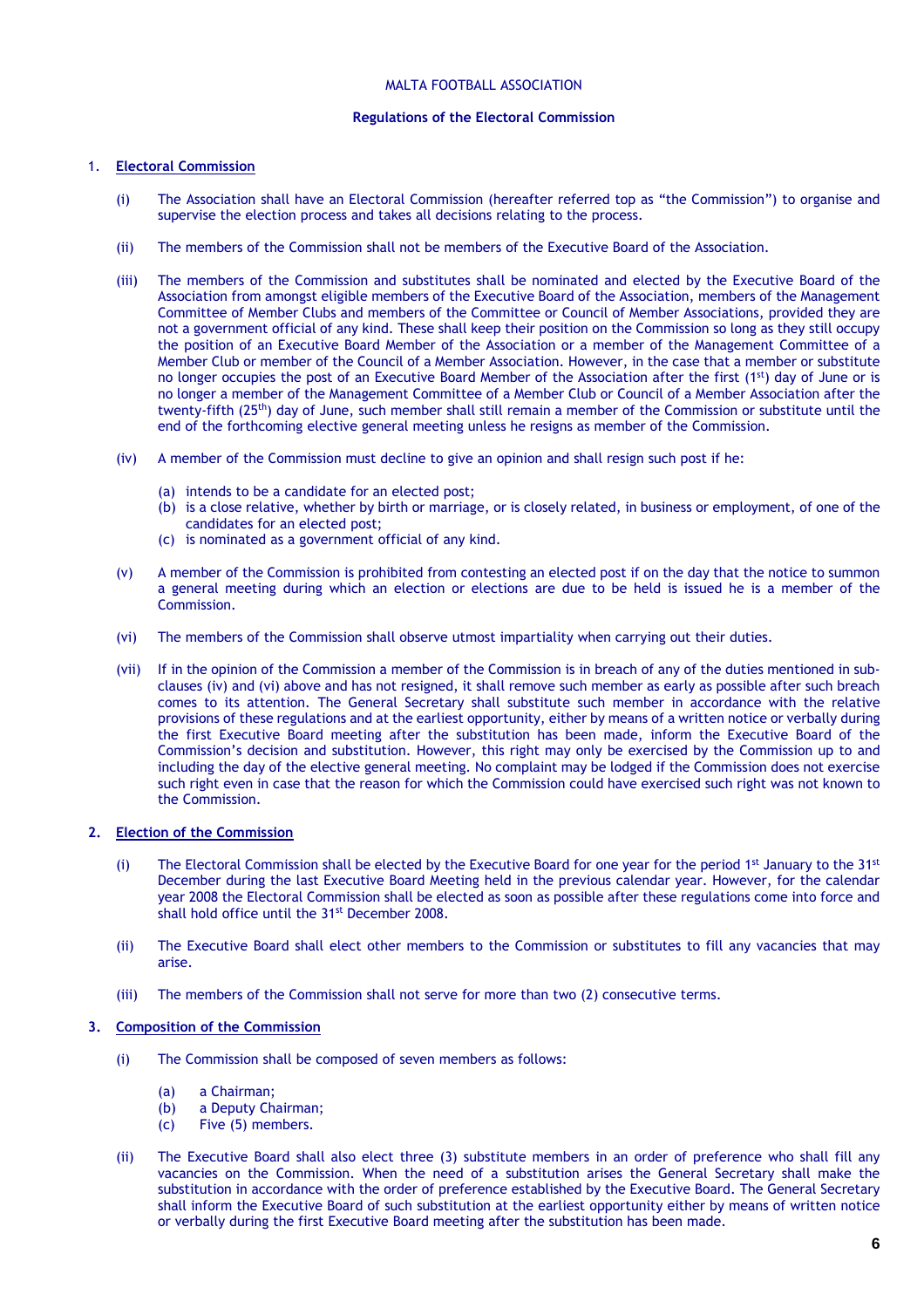- (iii) The General Secretary of the Association shall act as secretary to the Commission. He takes part in the activities of the Commission in a consultative capacity, is responsible for the related logistical matters and takes care of administrative matters.
- (iv) Prior to the first meeting of the Commission the members must sign a declaration of impartiality and confidentiality. In the case a substitute he must sign a declaration of impartiality and confidentiality prior to attending his first meeting of the Commission.
- (v) The Commission appoints the chairman and deputy chairman from amongst its members during its first meeting which shall be held during the month of January. In the case of the Commission elected for the calendar year 2008 the first meeting shall be held within fifteen (15) days of its election by the Executive Board. The General Secretary shall inform the Executive Board of the persons who were appointed chairman and deputy chairman at the first opportunity either by means of a written notice or verbally during an Executive Board meeting.
- (vi) The members of the Commission shall officially declare their intention to be a candidate for an elected post in a way as to allow the replacement process to be carried out harmoniously and in good time prior to the elections.
- (vii) The Commission may be assisted by members of the general secretariat at any time provided that they are not standing as candidates for elected posts.

## **4. Duties of the Commission**

- (i) The Commission is responsible for all the tasks relating to the organisation, running and supervision of a general meeting during which elections are due to be held. In particular, it is responsible for:
	- (a) strictly enforcing the Association's Statute, rules, regulations, bye-laws and decisions where they do not contradict FIFA regulations;
	- (b) strictly enforcing the statues, directives and regulations of FIFA and the regulations of UEFA where they do not contradict FIFA regulations;
	-
	- (c) strictly enforcing the electoral regulations;<br>(d) strictly enforcing the statutory deadlines fo strictly enforcing the statutory deadlines for elections;
	- (e) distributing information to the Members of the elective general meeting as well as to the media and the public;
	- (f) the candidature procedure (launch, distribution of information, evaluation, publication of official lists, etc.);
	- (g) organising, in administrative and technical terms, the elective general assembly;<br>(h) drawing up of the list of eligible voters in accordance with the Association's Statu
	- drawing up of the list of eligible voters in accordance with the Association's Statute;
	- (i) verifying the identity of the voters under the supervision of the Chairman of the Commission;
	- (j) the voting procedure;<br>(k) all other tasks necessar
	- all other tasks necessary to ensure the smooth running of the electoral process.
- (ii) Logistical matters shall be taken care of by the Association.
- **5. Convening of the Commission and quorum**
	- (i) The Commission is entitled to deliberate and pass decisions only if convened by its Chairman.
	- (ii) A quorum is constituted by the absolute majority of the members of the Commission.

# **6. Decisions of the Commission**

- (i) All the Commission's decisions must be passed by an absolute majority of the valid votes cast. If a vote is tied, the Chairman of the Commission shall have a casting vote.
- (ii) Decisions are to be recorded in the minutes signed by the Chairman and the secretary of the Commission.
- (iii) Appeals against the Commission's decisions may only be lodged with the Appeals Board of the Association established in the Association's Statute to the exclusion of the possibility of appealing said decisions before any other body.

# **7. Submission of nominations**

- (i) Nominations shall be delivered to the General Secretary of the Association in exchange for confirmation of receipt at least nineteen (19) days before the elective general meeting is held.
- (ii) The list of candidates shall be published by the General Secretary of the Association on the notice-board at the headquarters of the Association on the day after the closing date for nominations.

# **8. Examination of nominations**

(i) The nominations shall be examined by the Commission within three (3) days of the deadline for their submission.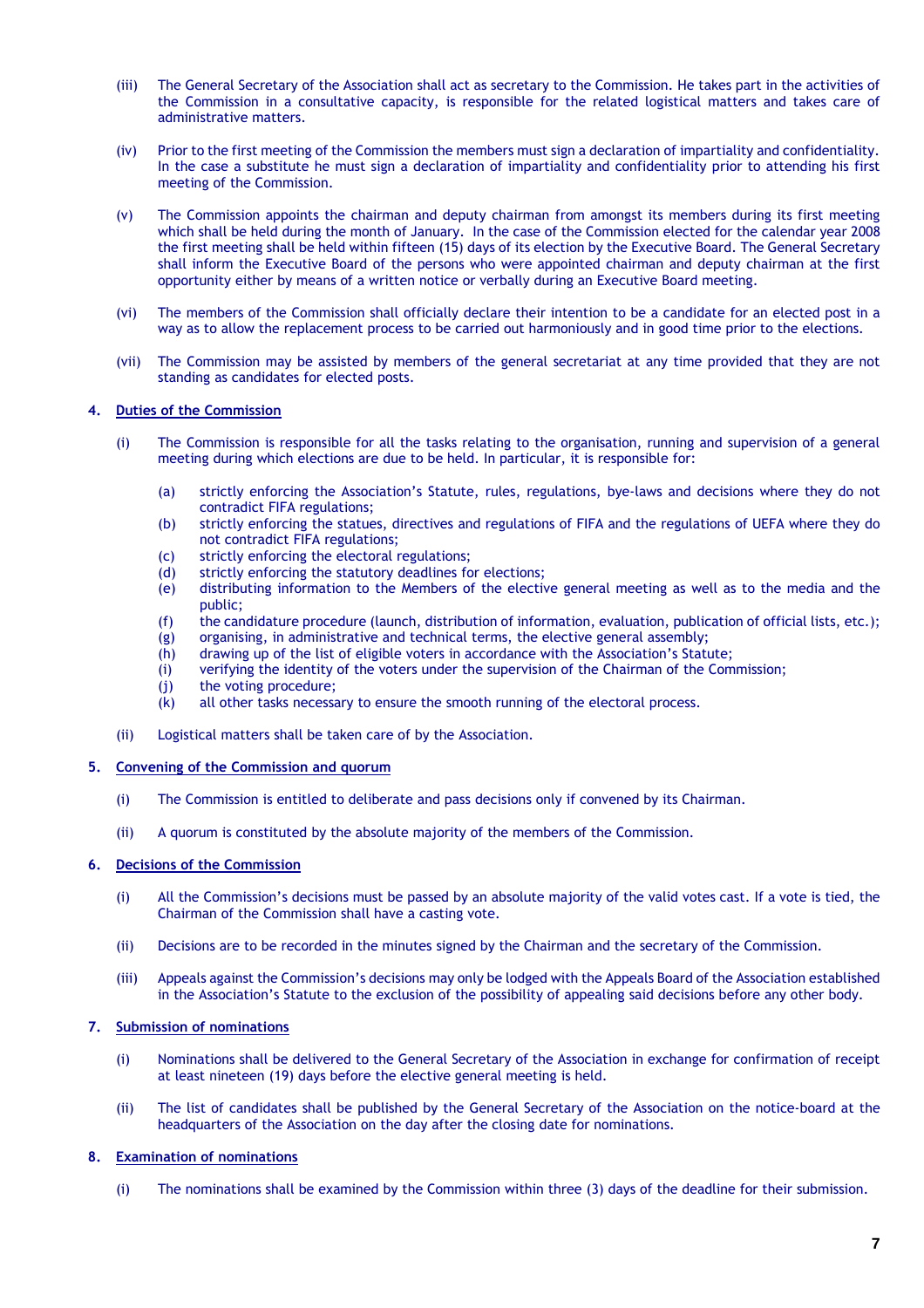(ii) The Commission shall publish its decisions regarding the validity or otherwise of nominations received by posting on the notice-board at the headquarters of the Association such decisions on the fourth day (4<sup>th</sup>) after the closing date of nominations.

# 9. **Appeal's Procedure**

- (i) Any appeal with its reasons shall be delivered to the General Secretary of the Association in exchange of confirmation of receipt within two (2) working days of the publishing of the Commission's decisions on the notice board at the headquarters of the Association.
- (ii) An appeal may be made either by the candidate himself or by the body which has nominated him or by both.
- (iii) Appeals shall be considered by the Appeals Board of the Association established by the Association's Statute within two (2) days of the closing date for the submission of appeals.
- (iv) Except in so far as the time limit for the filing of an appeal is concerned, appeals shall be regulated by the provisions of the Appeals Board established by the Association's Statute. Furthermore, in the case of such an appeal, the Officers of the Association, except the General Secretary, are excluded from defending the appealed decision.
- (v) The decisions of the Appeals Board of the Association are final and binding may not be challenged or monitored by any other body.
- (vi) The decision/s of the Appeals Board shall be forwarded to the General Secretary of the Association and shall be published on the notice-board at the headquarters of the Association within two (2) days of the decision/s had been taken.

# 10. **Distribution of the final official list of candidates**

The final official list of candidates shall be sent to all the members of the general meeting no less than eight (8) days before the elective general meeting is held. It shall also be published in the media.

## 11. **Deadline for convening an elective general meeting**

An elective general meeting shall be convened as stipulated in the Association's Statute. Notification shall be addressed to all the members of the elective general meeting. The elective general meeting shall be announced through the media.

## **12. Duties of the Commission during an elective general meeting**

The duties of the Commission during an elective general meeting are as follows:

- a) to monitor the voting procedure during the elective general meeting using the electoral register it has compiled;
- **b)** to count the votes;
- **c)** to take any decision that is necessary regarding the validity or invalidity of ballot papers;
- **d)** in general, to pass a definitive decision on any matters relating to the voting procedure during the elective general meeting;
- **e)** to draft official minutes of the election and distribute them to the members;
- **f)** to declare the official results.

# 13. **Ballot papers**

- (i) The Associations' general secretariat shall produce the ballot papers under the supervision and charge of the Commission. The ballot papers shall be printed clearly and legibly.
- (ii) The ballot papers shall be of a different colour for each round of the election.

## 14. **Urns**

- (i) Before the commencement of the voting procedure the urns which shall be transparent where possible shall be opened and presented to the members of the general meeting. They shall then be closed and locked and placed in a visible position near to the members of the Commission.
- (ii) During the vote, the urns shall be monitored by one of the members of the Commission.

## 15. **Polling booths**

Should the Commission or the general assembly decide to have a vote by secret ballot polling booths shall be erected near to the urns and the polling stations so that the members of the general assembly who are entitled to vote may complete their ballot paper in secret.

## 16. **Voting**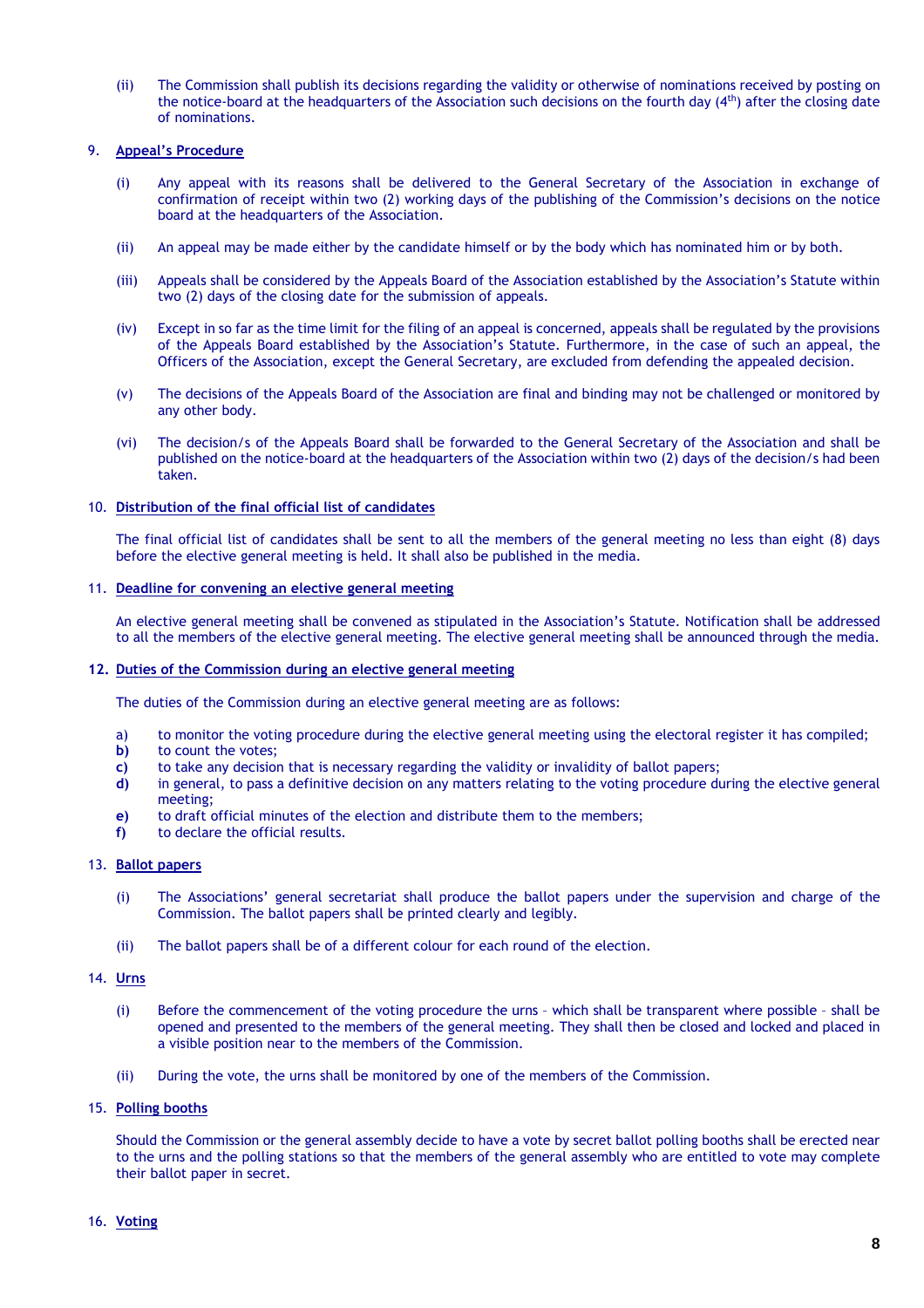- (i) Voting shall be carried out in two (2) ways; either by a vote with a secret ballot, or by a vote with an open ballot. The Commission shall decide on which of the two (2) ways by which voting is to be carried out.
- (ii) The Chairman of the Commission shall explain the voting procedure (urn, ballot papers, valid and invalid papers, count, required majorities, results, etc.) and cite any relevant statutory or legislative provisions).
- (iii) When voting is carried out by secret ballot:
	- (a) the Chairman of the Commission calls in turn each member of the general meeting who has the right to vote and invites him to move to the front of the hall where voting is taking place. If the members of the Commission have a vote they shall vote at the end;
	- (b) Once called, the member moves to the front of the hall and, after signing the relative register, he receives the ballot paper.
	- (c) The member then marks his ballot paper in the polling booth designated for the purpose.
	- (d) The member in question deposits his ballot paper in the urn and then returns to his seat.
- (iv) When voting is carried out by open ballot:
	- (a) the Chairman of the Commission invites each member of the general meeting who has the right to vote to vote on the ballot which would have been placed on the desk of the member with the right to vote;
	- (b) the Chairman of the Commission calls in turn each member of the general meeting who has the right to vote and invites him to move to the front of the hall to deposit his ballot paper in the urn and then returns to his seat.
- (v) The counting procedure begins as soon as all the members with the right to vote have deposited their ballot papers in the urn. A member of the Commission opens the urn and tips out the ballot papers. The counting then commences.

#### **16A. Early Voting**

- (i) Whenever a General Meeting of the Association shall hold a vote for the election of the officials of the Association, any Executive Board member who, on displaying a valid airplane or vessel ticket or a declaration from an airline or vessel line stating that he will be abroad on the day of that General Meeting, will be eligible to cast his vote on the Friday preceding the week of the same General Meeting of the Association.
- (ii) The ticket or declaration aforementioned shall be annexed to a letter, signed by the Executive Board Member, whereby the same Executive Board Member shall make a request to vote earlier to the General Secretary, which letter shall be received by the General Secretary by not later than fifteen (15) days prior to the date of the General Meeting.
- (iii) On receiving such letter, the General Secretary shall inform, within three (3) working days, the Chairman of the Commission about any request received.
- (iv) Voting shall be held between 5.30pm and 7.30pm on the day prescribed in rule (i) above and such voting shall be held in a venue appointed by the General Secretary on the advice of the Commission.
- (v) At 5p.m., on the day of early voting the Chairman of the Commission shall explain the voting procedure (urn, ballot papers, valid and invalid papers, count, required majorities, results, etc.) and cite any relevant statutory or legislative provisions.
- (vi) During early voting, not less than two (2) members from the Commission, including the Chairman of the Commission, shall be present at the voting venue to supervise the process.
- (vii) An Executive Board Member who is eligible for early voting and is present during the time allotted for early voting, shall sign the relative register, and receive the ballot paper/s.
- (viii) The Executive Board Member then marks his ballot paper in the polling booth designated for the purpose.
- (ix) The Executive Board Member in question deposits his ballot paper in the urn and then may leave the venue.
- (x) The urn for early voting shall be different from the urn used at the General Meeting. The Chairman of the Commission, prior to the start of early voting, shall confirm with the other present Member of the Commission that the urn is empty, and shall lock it with a padlock as soon as this procedure is complete. The Chairman of the Commission shall then give the keys to the Notary Public, who shall keep such keys, and return them to the Chairman of the Commission when the counting of all the votes is scheduled according to the procedure laid out in Article 20 below.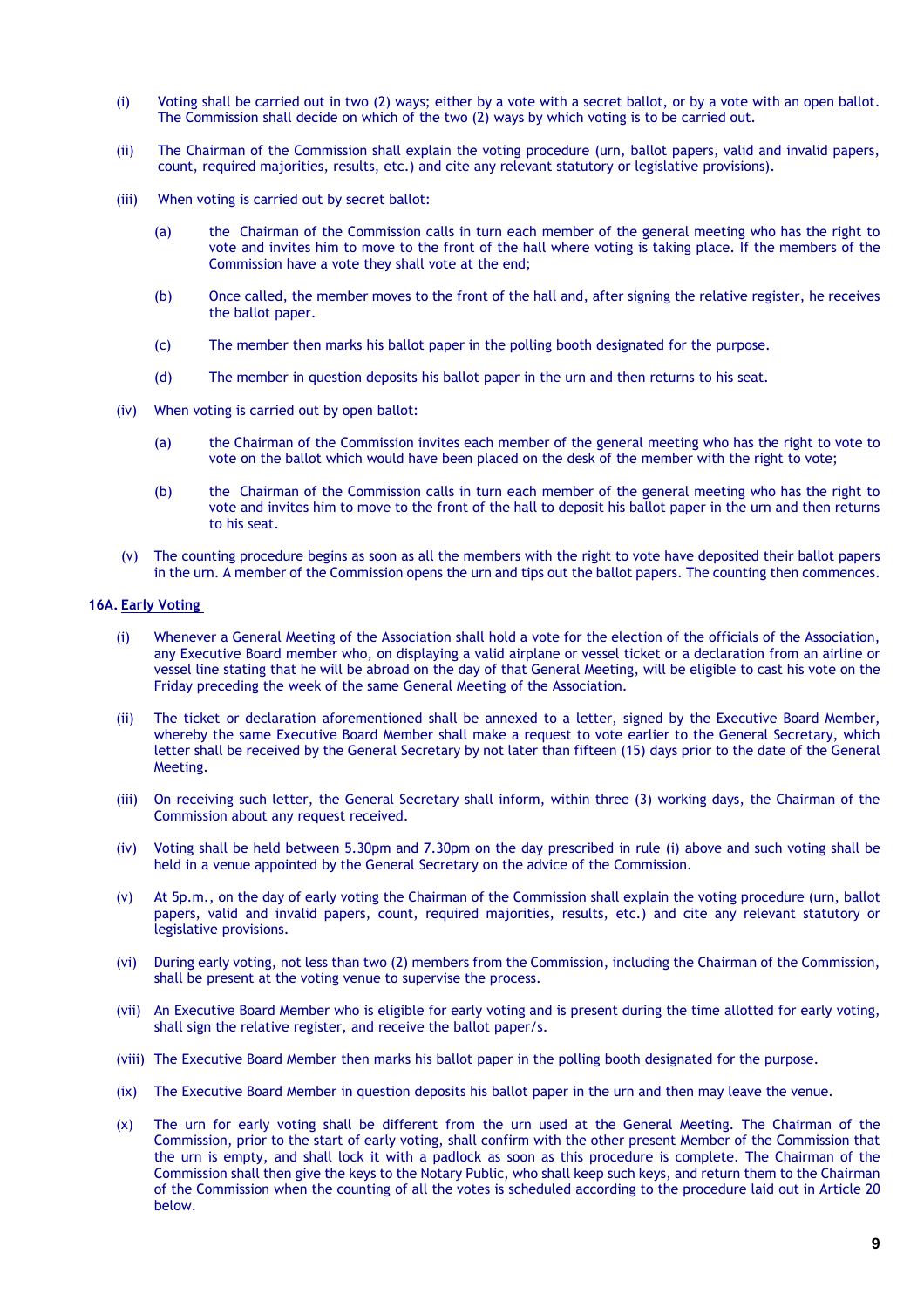- (xi) At the end of the early voting procedure, the Chairman of the Commission shall hand over the locked urn to the General Secretary, who shall then store the urn in a secret and safe place until the day of the General Meeting. On the day of the General Meeting the General Secretary shall return the locked urn to the Commission.
- (xii) All matters related to early voting not covered by this Article shall be ruled by these regulations or by the Commission, wherever these regulations do not cover such matter.

## 17. **General principles and decisions in case of dispute**

- (i) Only members of the Commission may take part in the counting of votes. All operations (opening of the urn, counting of the ballot papers, etc.) shall be carried out in a way that may be followed clearly by the members of the general meeting.
- (ii) In the event of a dispute regarding the validity or invalidity of a ballot paper, the validity or invalidity of the vote, the drafting of the minutes, the declaration of the result or any other matter relating to the counting procedure, the Commission's decision shall be final.

## 18. **Invalid ballot papers**

- (i) The following are considered invalid:
	- (a) ballot papers that do not bear the official distinctive mark/s defined by the Commission;
	- (b) ballot papers that bear any words other than the names of the candidates;  $(c)$  ballot papers that are ineligible or have been defaced;
	- (c) ballot papers that are ineligible or have been defaced;<br>(d) ballot papers that bear identifying marks.
	- ballot papers that bear identifying marks.
- (ii) The Chairman of the Commission shall write on the back of any invalid ballot paper (in red) the reasons for its invalidity and confirm with his signature.

## 19. **Spelling mistakes or defective or incorrect markings**

Spelling mistakes or defective or incorrect markings shall result in the invalidity only if such mistake makes it impossible for the Commission to identify with certainty the preference of the voter.

# 20. **Counting and declaration of results**

- (i) Once the urns used during the General Meeting, and the urns used in early voting, if any, have been opened, the members of the Commission shall count out loud the number of ballot papers and verify their validity. If the number of ballot papers is equal to or less than the number of ballot papers issued, the ballot is valid. If it exceeds the number of ballot papers issued, the ballot shall be declared void. In such case voting shall recommence immediately in accordance with the procedure described above.
- (ii) After the number of ballot papers has been verified, the members of the Commission shall proceed to count the number of votes cast for each different candidate.
- (iii) Once the count has been completed and verified, the Chairman shall officially declare the results to the members of the general meeting.
- (iv) If a second (or subsequent) round of voting is required, the voting procedure shall be repeated in accordance with the above articles. The members of the general meeting are also to be informed of the statutory and/or legislative provisions that apply for the second (and subsequent) rounds of voting (e.g. any changes to the majority required, elimination of candidates, etc.) If such a second (or subsequent) round of voting is required then the members eligible to vote shall be those present during the General Meeting at the exclusion of the early voters.

# 21. **Declaration of the final results**

- (i) After each round of the election, the Chairman of the Commission shall declare the results officially to the members of the general meeting. The minutes are to be drafted and signed by all the members of the Commission present.
- (ii) The final minutes shall be distributed to the members of the general meeting. They shall be entered in the record of the deliberations of the general meeting.

## 22. **Verification procedure**

A qualified Notary Public shall attend the general meeting and draw up a report. He is specifically responsible for verifying the identity of the voters and ensuring compliance with voting procedure.

# 23. **Archiving of documents and omissions**

(i) The Commission shall hand over all the official documents relating to the elections to the Association's general secretariat for archiving purposes.